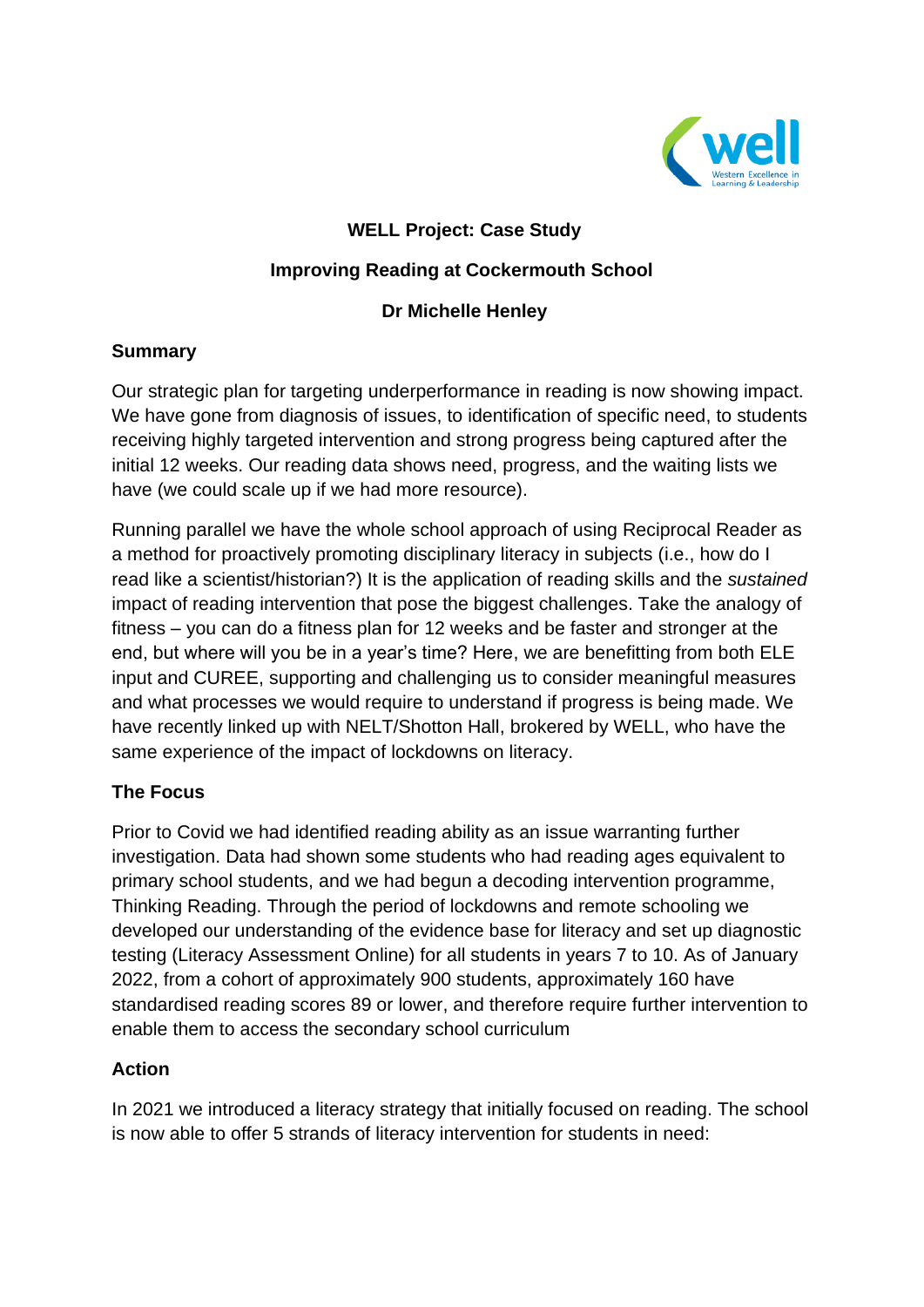1. THRASS Phonics (for the minority of students who may require additional phonics intervention). THRASS stands for Teaching Handwriting Reading and Spelling Skills.

- 2. Thinking Reading (decoding)
- 3. Fluency for comprehension (fluency)
- 4. Reciprocal Reading (comprehension)

5. Plus IDL for dyslexia (an additional online interactive programme we have for students with dyslexia/dyslexic tendencies to assist with reading/spelling).

Students are matched to the appropriate programme after one-to-one screening (York Assessment for Reading Comprehension – YARC). We plan for students to be able to graduate from one programme to the next and have built this into our capacity and staffing.

We have also involved 6th form students in the support for reciprocal reading. They have been built into the programme as a way of moving away from an adult/teacher as sole support, to having an older mentor/guide to work with once they are at least halfway through a Reciprocal Reading intervention. The 6th formers are trained by the Teacher of Literacy (an experienced teacher with a primary school and literacy background) and work in pairs with small groups on intervention, whilst the teacher shadows. The verbal feedback from both parties has been fantastic.

In addition to targeted intervention, we have also begun the process of training all teaching staff in the same reading methods used in intervention. Sustained changes in teacher practice take time. We are applying the principles from the EEF Professional Development guidance ensuring that we dedicate and protect CPD time for teachers to learn about the need, the methods, and the impact of Reciprocal Reader.<sup>1</sup> We recognise the need to ensure teachers have time to practice, reflect and refine their practice. Our programme for embedding reading within each subject (disciplinary literacy) is structured over 2 years to enable the time and quality assurance needed to change habits in the classroom.

## **Results**

The impact of these interventions on the confidence of students is both sobering and encouraging. Student voice has been captured both on film and on paper as a key aspect of internal evaluation and provide compelling evidence of the successful impact of our interventions on student confidence, learning and progress. We have shared these video clips with our staff, our governors and with the WELL Director to help show the need and the impact of our whole school reading strategy to date.

Students have responded well to the Reciprocal Reading programme. Year 8s have said things such as:

"*I have confidence when reading aloud and with difficult words. Thank you so much for helping me with my reading, I really enjoy it now.*"

<sup>1</sup> EEF, 'Effective Professional Development' guidance.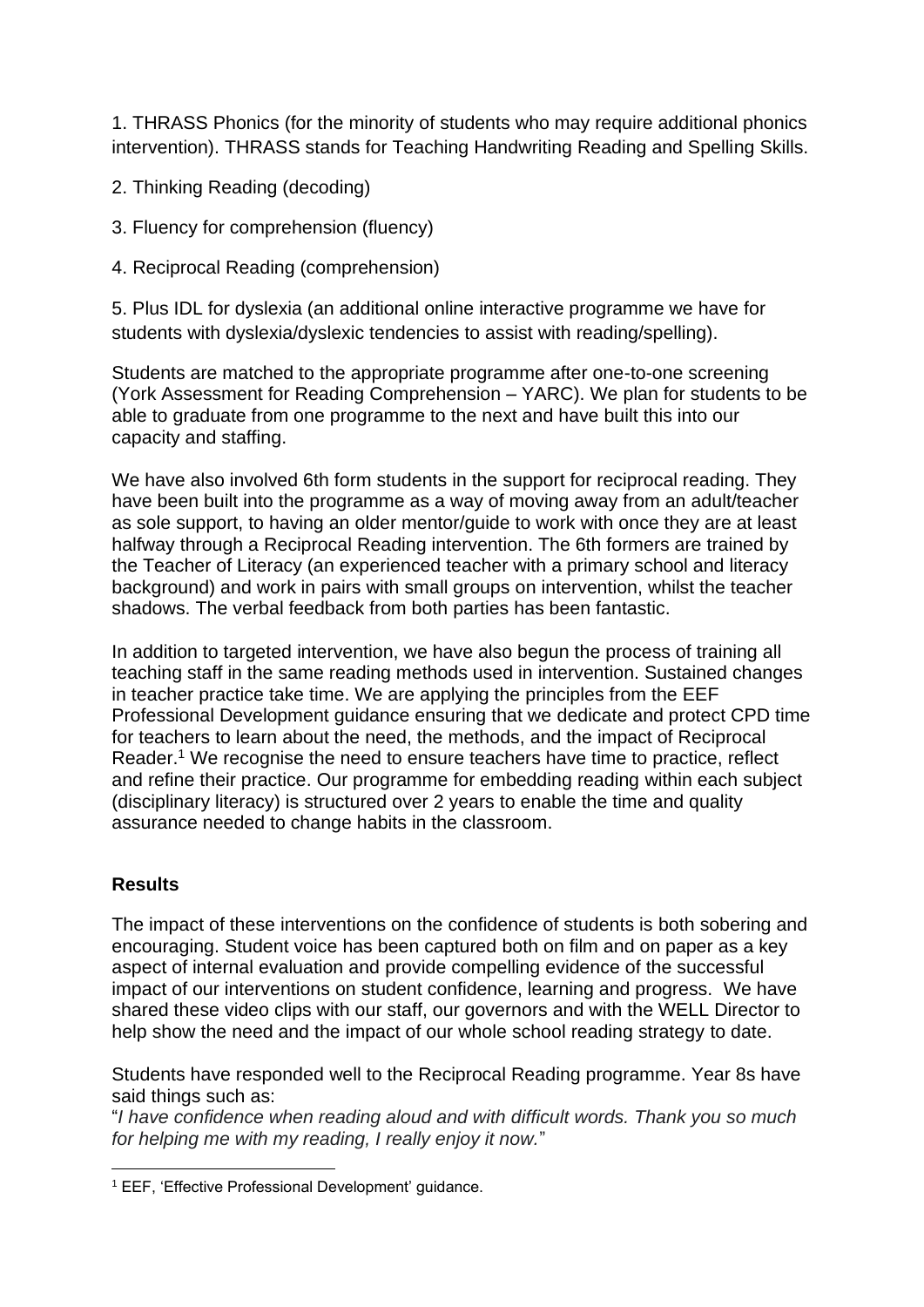#### Parents have said:

"*This has done more to get him reading than years of us trying."*

Sarah Johnson, Head of SRP and Learning Support notes: *"The training facilitated by WELL has enabled us to understand the literacy needs of our students and then match support packages in a much more refined and evidence-informed way that ever before. We feel we now have tools to systematically address reading need at secondary school and create pathways so that every student leaves us confident from their ability to read."*

Our first group of 15 Year 8 students have completed a 12-week programme involving 2 sessions a week, 3 of these students were from our disadvantaged cohort in Year 8. 9 of these students have graduated after one cycle with progress in single word reading between 9 months and 3 years and 9 months. In comprehension progress was between 3 months and 6 years. One of our disadvantaged students has already graduated after making 2 years and 10 months progress in comprehension; our pathway of monitoring and support is crucial to maintain progress here.

We target students for intervention based on need identified through screening and subsequent testing. However, we also prioritise our Pupil Premium students where appropriate. Currently, 30% of our students receiving intervention have PP status in a school where between 10 and 15% of students have PP status at any one time.

#### **Conclusion and Next steps**

By embracing the implementation approach and applying principles consistently, there has been a measurable impact on reading underperformance. Across the school, we will develop the roll out of Reciprocal Reader as part of our focus on disciplinary literacy. We are training our teachers to enable students to learn through reading in every subject. We will expect reading to be deliberately and frequently included in all subject delivery and we expect staff to use core common techniques to support all students in using text over sustained periods of time.

Reading intervention for students in need requires high staffing ratios for the interventions. We currently have interventions running for 50 of the 160 students in need. As students graduate from the programme others can join. By starting with students in years 7 and 8 we hope to reduce this issue year on year so that in 3 years' time we are mainly supporting students in Year 7 as they enter the school.

Our ultimate aim is to create a literacy package that can be a journey through decoding, comprehension, and fluency with post-intervention monitoring to sustain progress; we are continuing to build the foundations and capacity for this at present.

Quality intervention is expensive and requires highly skilled professionals delivering highly targeted programmes bespoke to needs of the students. Budgetary demands restrict the impact of these interventions. Our focus on whole staff development is intended to further strengthen the quality-first teaching of reading across the curriculum. We would welcome further investment in diagnostic assessments and